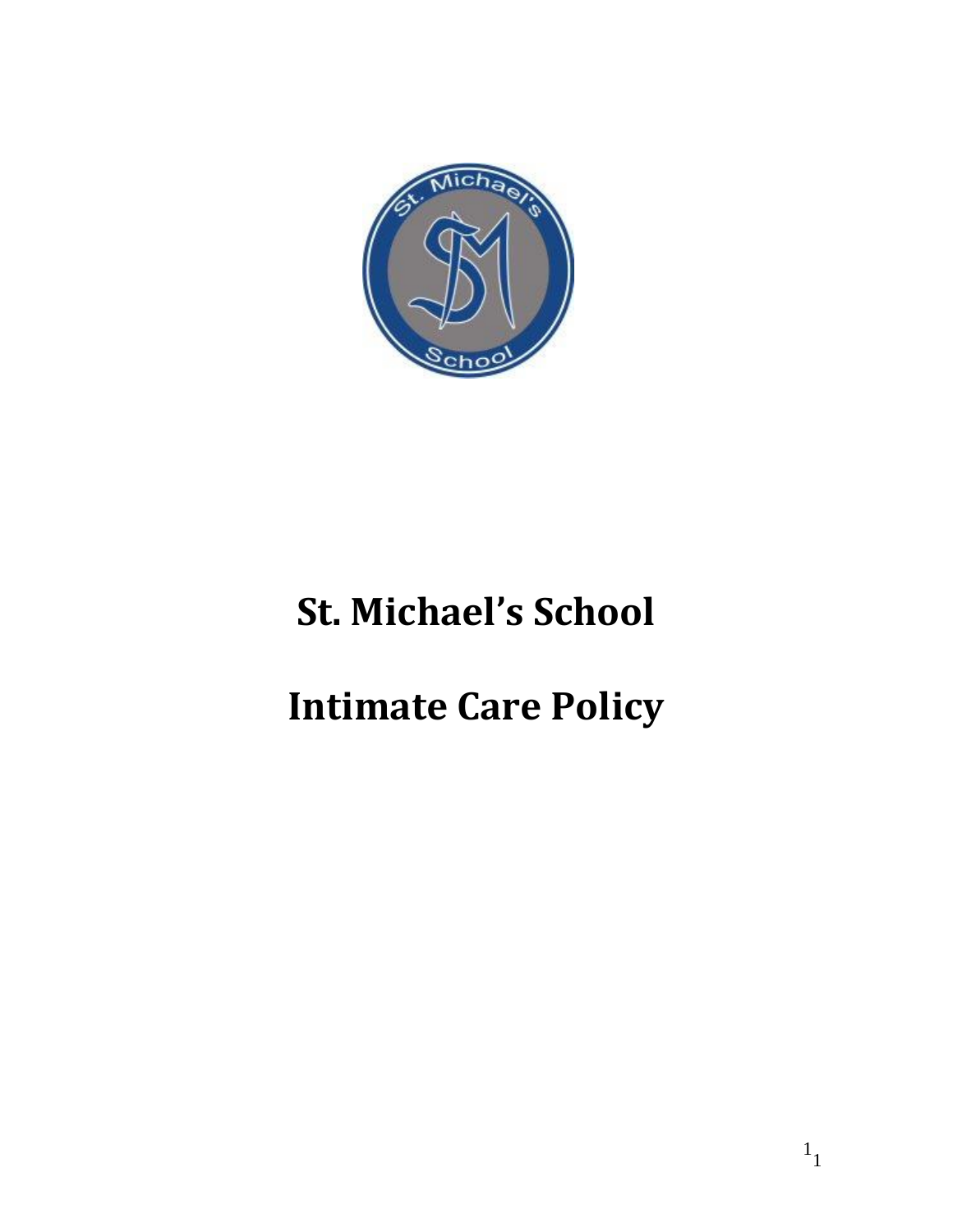# **Introduction**

This policy was drawn up by the Principal in line with recommendations and guidelines relating to Child Protection and Safeguarding taking into consideration the level of intimate care currently required within our school.

St. Michael's School is committed to ensuring that the intimate care of pupils will be undertaken by staff in a professional manner at all times. We recognize the need for pupils to be treated with respect when intimate care is required. Staff work in close partnership with parents/guardians to share relevant information. The pupil's welfare is of paramount importance and his/her experience of intimate personal care should be a positive one. It is essential that every pupil is treated as an individual and that care is given gently, sensitively and respectfully.

#### **Rationale**

We strive to develop the highest standard of independence that is possible at an age appropriate level for each pupil. We recognize that there will be times when assistance with intimate care is required.

The policy and related procedures have been developed to give direction to staff with regard to supporting pupils with their intimate care needs bearing in mind that all contact between staff and pupils with regard to intimate care should:

- meet the needs of the pupil;
- respect the dignity and privacy of the pupil;
- be consistent with the professional integrity of staff members;
- ensure the highest standard of best practice.

#### **Roles and Responsibilities**

All school employees are Garda vetted.

Intimate care will be carried out only by authorized school employees. Students on placement are not involved in the intimate care of pupils.

Intimate care consent forms are signed by parents/guardians on enrolment and are kept in the office on pupils' files. Parents/guardians have a responsibility to advise the school of any intimate care needs of their child and all staff have a responsibility to work in partnership with them.

Should a parent/guardian request that school staff do not undertake an aspect of intimate care on behalf of their child, this request must be in writing and will be respected. In the event of intimate care being required, the parent/guardian will be contacted and asked to come to the school to attend to their child's particular need.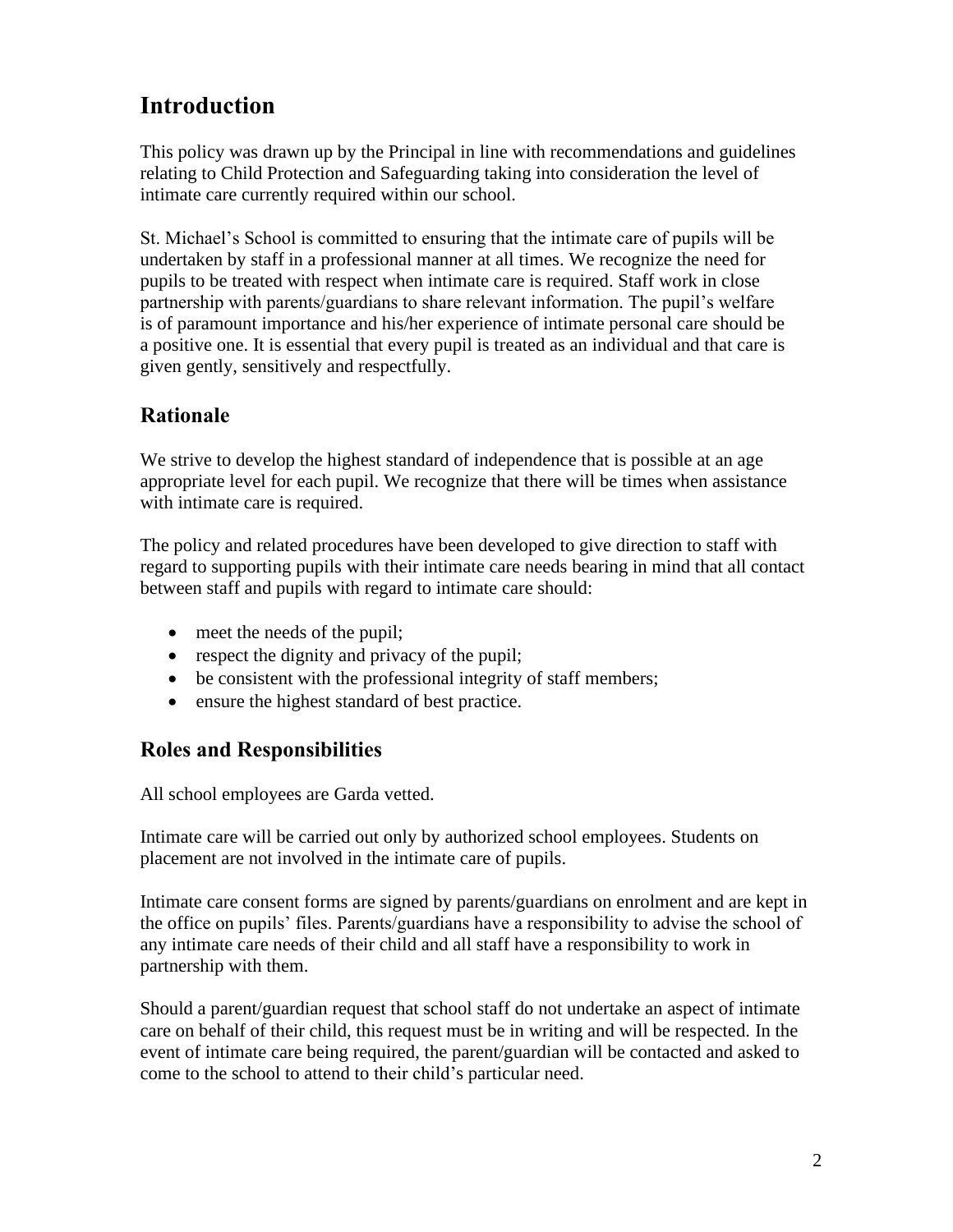If a staff member has concerns about a colleague's intimate care practice, they must report this to the Designated Liaison Person/Deputy Designated Liaison Person only.

#### **Relationship to Characteristic Spirit of the School**

*We provide a secure, healthy and caring environment which values the uniqueness of each person. Mission Statement.*

The staff and management recognize the pupils' rights and will treat them with dignity, empathy and trust. Pupils receiving this care will feel comfortable and confident that their privacy will be protected at all times.

#### **Aims / Objectives**

This policy aims to:

- promote good practice.
- enable pupils to become independent.
- ensure the safety and well being of all staff and pupils.
- develop a framework of procedures whereby all intimate care issues are dealt with in a competent and safe manner.
- comply with legislation in the area of Child Protection and Safeguarding.

#### **Definition**

For the purpose of this policy, intimate care is defined as any activity required to meet the personal care needs of individual pupils which they are unable to carry out for themselves on a regular basis or during a one-off incident. It refers to all aspects of support to a pupil, whether by direct or indirect contact, which are associated with bodily functions body products and personal hygiene involving intimate parts of the body.

Direct contact involves physical contact between the pupil and the staff member. It may involve touching of both intimate and non-intimate body parts.

Indirect contact involves the supervision, observation and prompting of the pupil to complete personal and intimate care tasks.

Intimate care may include:

- toileting;
- oral care;
- washing intimate body parts/showering (if required);
- feeding;
- dressing/undressing/changing clothing;
- treatment for head lice:
- menstrual care:
- first aid and medical assistance;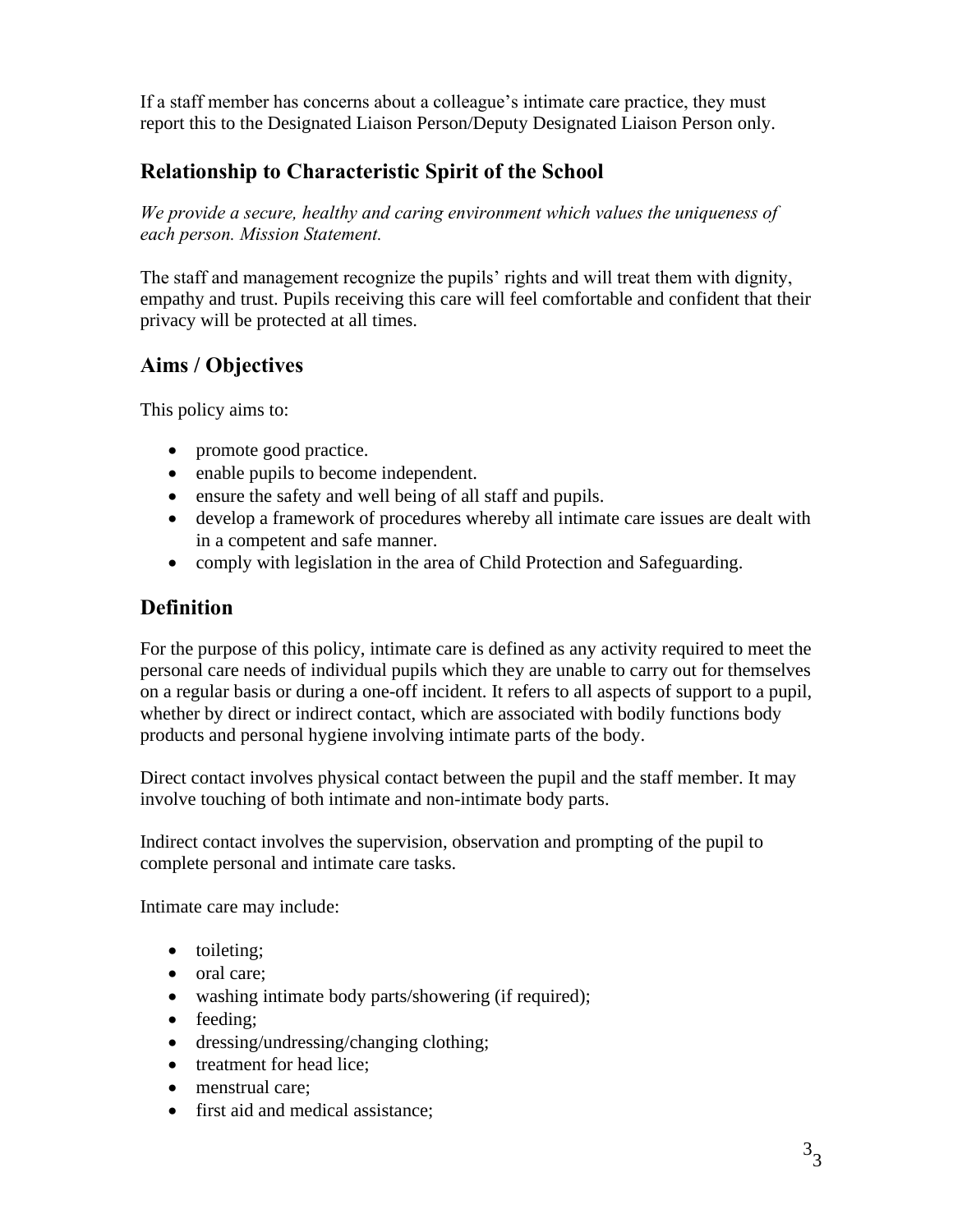• supervision and prompting of a pupil involved in intimate self-care. This list of examples is not exhaustive.

# **Principles of Intimate Care**

The following are the fundamental principles of intimate care upon which our policy guidelines are based. Every pupil has the right to:

- be safe;
- personal privacy;
- be valued as an individual;
- be treated with dignity;
- be involved and consulted in their own intimate care to the best of their abilities;
- express their views on their own intimate care and to have such views taken into account;
- have levels of intimate care that are appropriate and consistent.

## **Guidelines/Procedures**

These guidelines are designed to safeguard pupils and staff. While it is not possible to provide guidelines/procedures which will apply in all situations, it is important that the elements of best practice be followed.

- All pupils have the right to be safe and to be treated with respect.
- Comments shall not be made nor discussed or inferred in the presence of the pupil during intimate care other than to instruct or support the pupil.
- All pupils are supported to achieve the highest level of independence relative to their age and abilities. Staff should not carry out any action that pupils can carry out for themselves.
- Pupil intimate care will be provided based on the principle of least intrusive approach.
- A high level of privacy, choice and control will be provided to the pupil.
- Views and emotional responses of pupils will be actively sought through appropriate means. A special effort will be sought to interpret the views of nonverbal students. Pupil Personal Plans will also take into account communication needs of pupils and make provision as appropriate.
- Staff will be cognisant in their approach to development changes such as puberty/menstruation.
- Two staff members should attend to a pupil requiring intimate care.
- Careful communication with each pupil requiring intimate care in an age appropriate manner should be given.
- An explanation of what is happening or will happen is given in a straight-forward and reassuring way so that pupils are aware of the focus of the activity.
- Correct use of appropriate terminology for parts of the body and bodily functions is used in line with the RSE and Stay Safe Programmes.
- The pupil's permission is sought before undressing if he/she is unable to do so independently.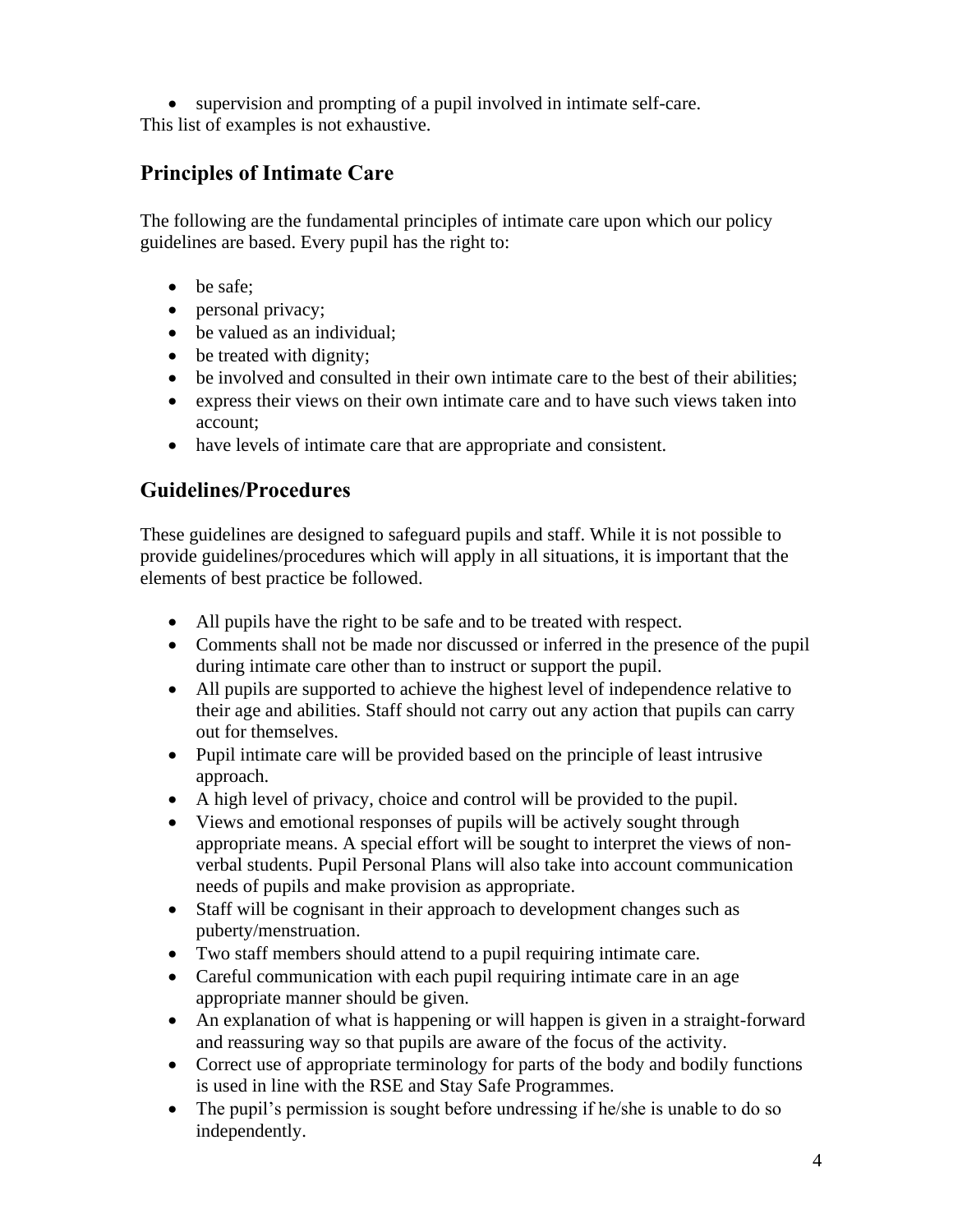- Respect and sensitivity are shown with regard to gender, cultural or religious practices.
- Facilities and supplies are provided to ensure the safety and comfort of pupils and staff.
- Adequate supplies are provided to ensure that staff can carry out intimate care when required. Supplies can be requested using the 'stores' notebook on a Friday.
- Parents/Guardians are asked to supply a change of clothing and/or undergarments should intimate care be required on a regular basis.
- As intimate care is a personal matter, sensitive information will be shared only with those who need to know.
- Staff will report any concerns about physical changes in a child's presentation, e.g. unexplained marks, bruises or soreness to the Designated Liaison Person or Deputy Designated Liaison Person in line with the school's Child Safeguarding Statement.
- Any unusual response by the pupil, emotional or behavioural, will be reported to the Designated Liaison Person or Deputy Designated Liaison Person and a written record provided.
- If a pupil becomes distressed or unhappy about being cared for by a particular member of staff, the matter will be looked into by the Designated Liaison Person or the Deputy Designated Liaison Person and the outcomes recorded.
- Poor hygiene and/or unclean undergarments must be noted and reported to the Designated Liaison Person or Deputy Designated Liaison Person.
- A record of the intimate care provided is recorded in the Intimate Care Report Book and a copy is sent home with the pupil. When and where necessary, a telephone call will be made to the parent/guardian outlining level of care.
- A worry box is located on the corridor and in each room which can be used by the pupils as a facility to communicate any issue or concern they may have.
- A care plan will be drawn up for a pupil who requires intimate care on a regular basis.

# **Intimate Care Plan/Pupil Personal Plan**

An Intimate Care Plan will be drawn up for pupils who need regular and targeted support with regard to intimate care, e.g. for those who are not toilet trained. These pupils will be identified by the Class Teacher and Special Needs Assistant and this plan should be signed by parents/guardians (see Appendix 1).

The Pupil Personal Plan detailing general intimate care needs will be drawn up SNA, in consultation with the Class Teacher, pupil (age appropriate) and if relevant, a family member. Template of the Pupil Personal Plan is available on Aladdin for staff (Appendix 2) will be used to provide details of the pupil's current significant care needs, as outlined in Circular 0030/2014-'The Special Needs Assistant (SNA) scheme to support teachers in meeting the care needs of some children with special educational needs, arising from a disability'.

As Pupil Personal Plans may contain sensitive information regarding individual pupils, they will be filed in the class blue confidential pupils' information folder, on Aladdin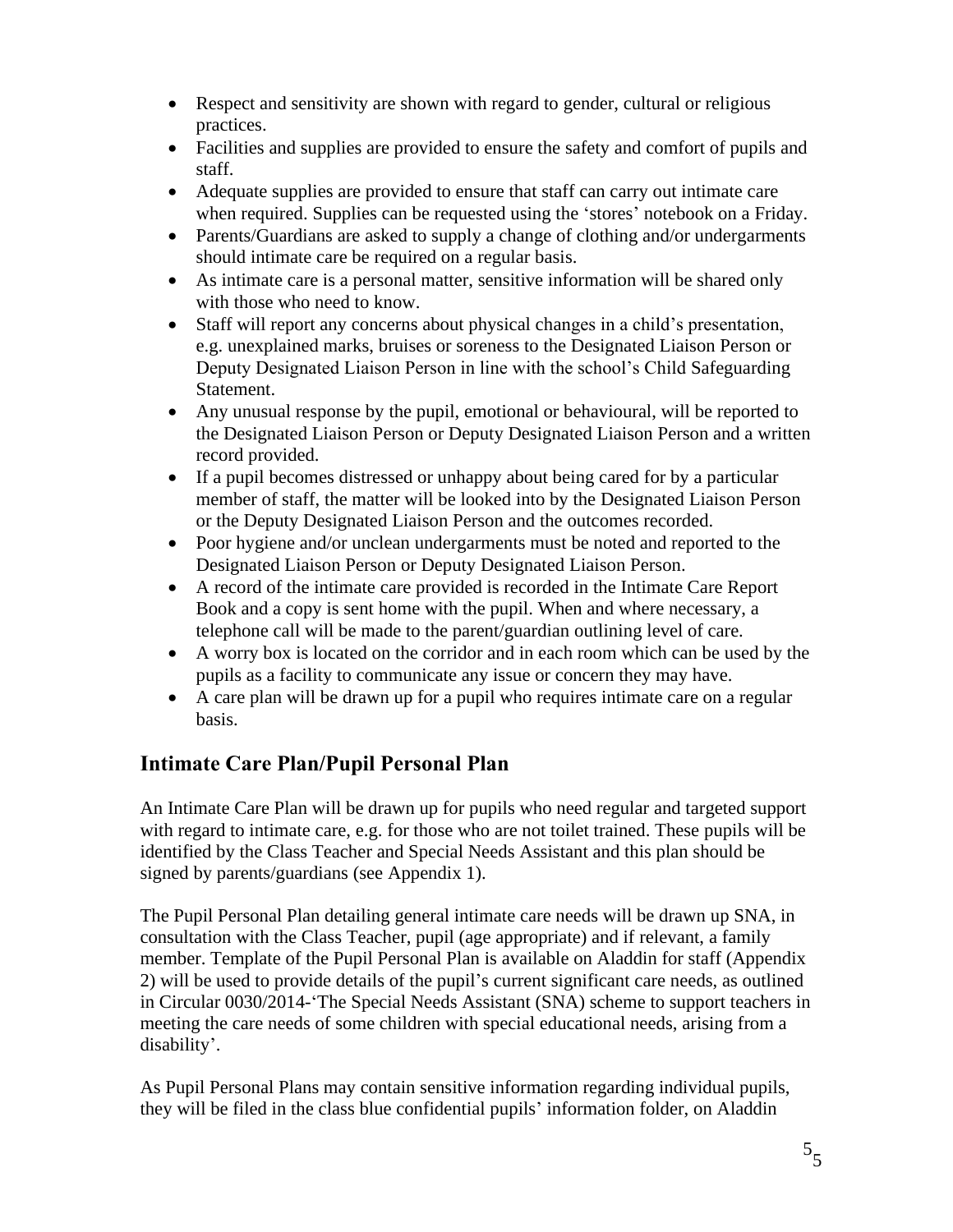under the particular pupil's documents and available on request by relevant staff and/or parents/guardians. A copy of the pupil personal plan is sent to the SENO annually, as required (see Appendix 3).

The Pupil Personal Plan and where applicable, the Intimate Care Plan will identify the following:

- any particular needs/intimate care tasks required by the pupil;
- support needs to carry out each task;
- specific approaches that need to be used, e.g., use of visuals as a specific means of communication etc.;
- resources required to carry out each task;
- approaches to develop independence over time in this area.

Any particular intimate care needs identified within these plans are to be carried out in line with the Guidelines/Procedures as detailed within this Policy.

## **Training**

All relevant staff will receive manual/patient handling training in the management of intimate care needs, should the situation warrant it.

#### **Safety**

- From a child protection perspective both the pupil and the staff members are at exposed risk; accepting this creates an awareness so safety can be maintained.
- Staff should be careful not to leave themselves open to the possibility of allegations and ensure that actions, comments or remarks cannot be misinterpreted.
- Staff will wear protective, disposable, latex/vinyl gloves to avoid infection.
- Whilst every effort will be made to adhere to best practice, in the event of an emergency where this is not possible or practical, a full written record of the incident should be made and reported to the Principal.

#### **Links to Other Policies**

Child Safeguarding Statement & Risk Assessment Policy Health, Safety & Welfare Statement SPHE Policy RSE Programme Stay Safe Programme Anti-Bullying Policy Outings Policy Swimming Policy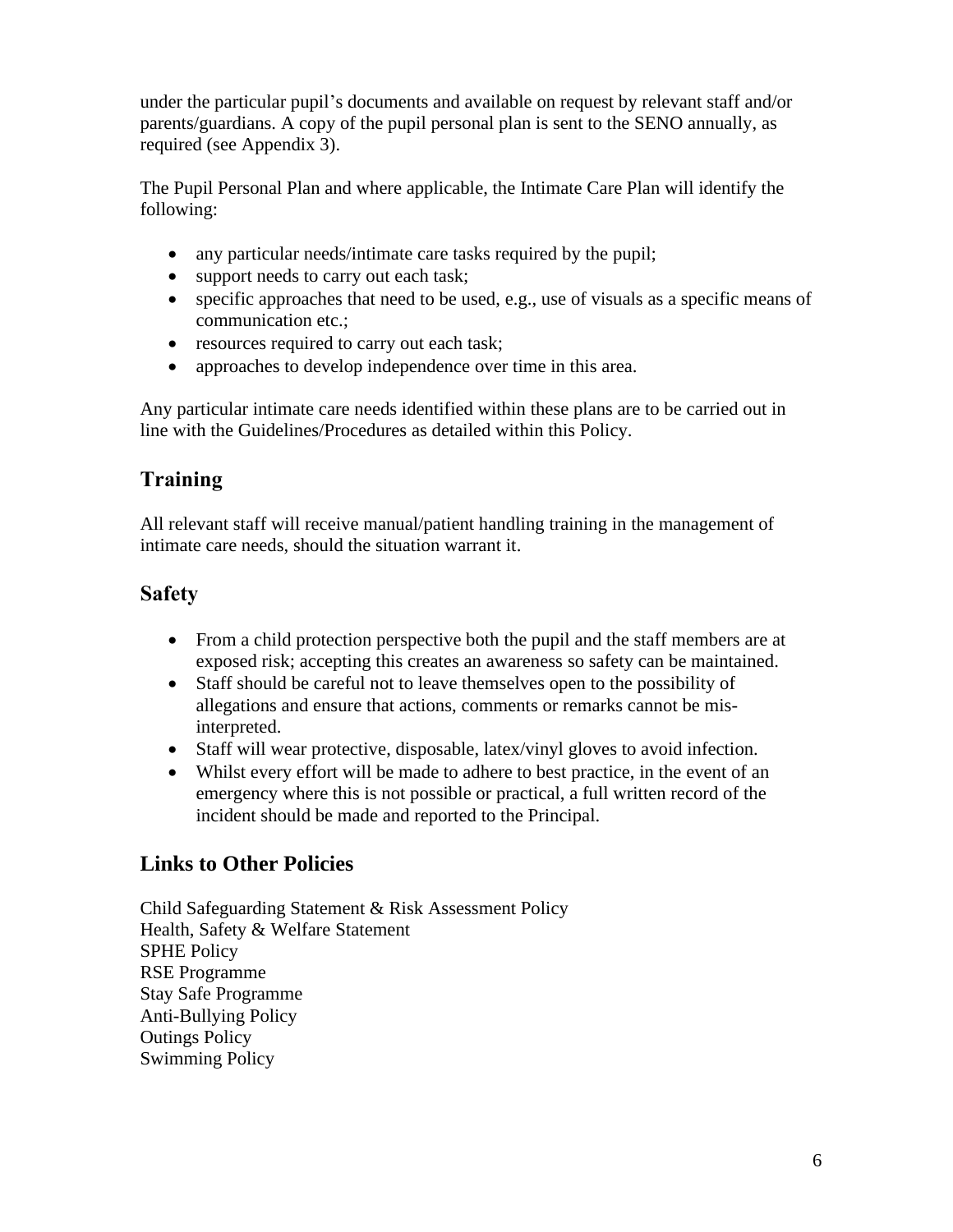#### **Success Criteria**

This policy is considered successful if:

- Clarity is achieved regarding procedures.
- Procedures are clear and roles and responsibilities defined.
- From experience, staff and pupil are confident with the procedures as outlined.

#### **Ratification and Communication**

This policy was presented to the Board of Management at a meeting on 4<sup>th</sup> March 2015 and ratified by the Board on 3<sup>rd</sup> June 2015. It was reviewed at a staff meeting on 10<sup>th</sup> November, taking into account amendments/suggestions and will be reviewed by the Board of Management on  $17$  (1) 2021

A copy of the policy will be placed in the Policy Folder in each room and is available on Aladdin. The policy will be available on the school's website,

www.stmichaelsholvangels.com and on request from the school office.

#### Timeframe for Implementation & Review

This policy will be reviewed at least once every two years. This review will include all procedures, including how they are working in practice.

Signed: F. Bemarle He Carrou

Chairperson, Board of Management

Date:  $17.11.2021$ 

**Appendix 1: Intimate Care Plan**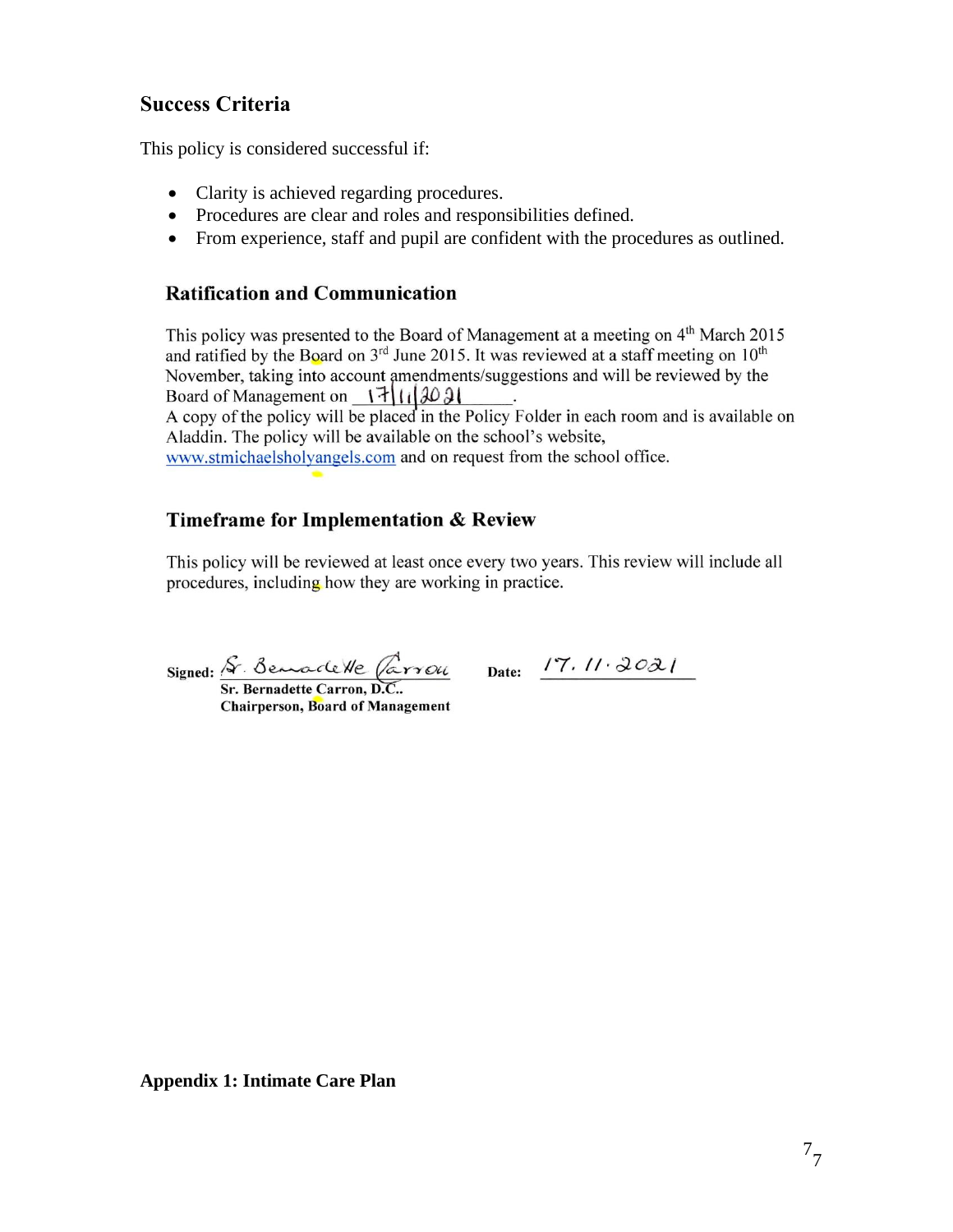# **Intimate Care Plan**

| <b>Pupil Name:</b>                                                                    |  | Class: |  |
|---------------------------------------------------------------------------------------|--|--------|--|
|                                                                                       |  |        |  |
| Was this care plan discussed with pupil? Yes / No<br>If 'No', please indicate reason: |  |        |  |
|                                                                                       |  |        |  |
| Assistance required with:                                                             |  |        |  |
|                                                                                       |  |        |  |
|                                                                                       |  |        |  |
|                                                                                       |  |        |  |

## Detail the steps involved in assisting/supporting the pupil if the above occurs:

e.g. prompting, encouragement, means of communication, use of visuals, intervention etc.

What is the pupil able to do for himself/herself?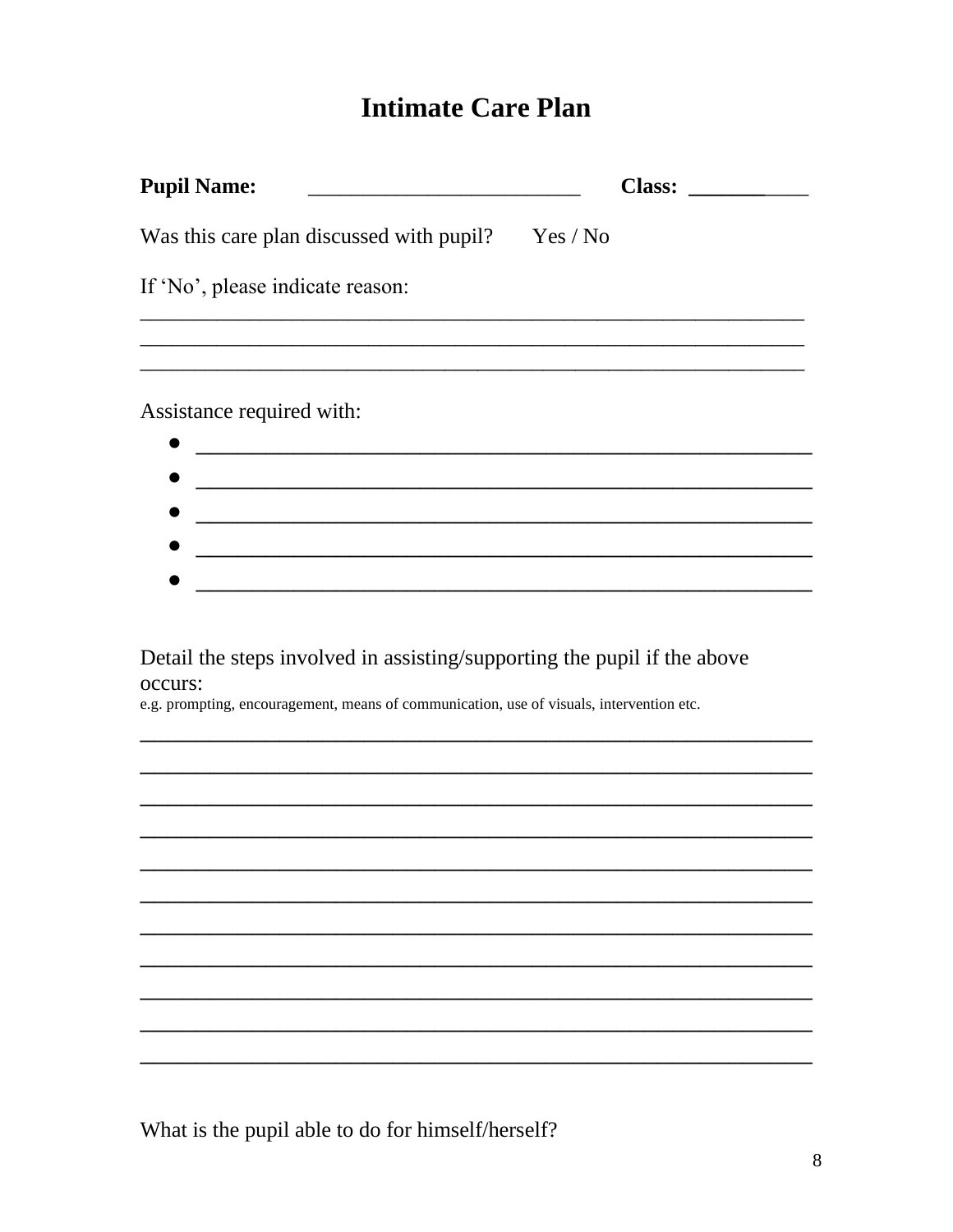This will be considered at the review stage as it is an area for encouraging learning and promoting independence, no matter how small the participation.

\_\_\_\_\_\_\_\_\_\_\_\_\_\_\_\_\_\_\_\_\_\_\_\_\_\_\_\_\_\_\_\_\_\_\_\_\_\_\_\_\_\_\_\_\_\_\_\_\_\_\_\_\_\_\_\_\_\_\_\_ \_\_\_\_\_\_\_\_\_\_\_\_\_\_\_\_\_\_\_\_\_\_\_\_\_\_\_\_\_\_\_\_\_\_\_\_\_\_\_\_\_\_\_\_\_\_\_\_\_\_\_\_\_\_\_\_\_\_\_\_\_ \_\_\_\_\_\_\_\_\_\_\_\_\_\_\_\_\_\_\_\_\_\_\_\_\_\_\_\_\_\_\_\_\_\_\_\_\_\_\_\_\_\_\_\_\_\_\_\_\_\_\_\_\_\_\_\_\_\_\_\_\_ \_\_\_\_\_\_\_\_\_\_\_\_\_\_\_\_\_\_\_\_\_\_\_\_\_\_\_\_\_\_\_\_\_\_\_\_\_\_\_\_\_\_\_\_\_\_\_\_\_\_\_\_\_\_\_\_\_\_\_\_\_ \_\_\_\_\_\_\_\_\_\_\_\_\_\_\_\_\_\_\_\_\_\_\_\_\_\_\_\_\_\_\_\_\_\_\_\_\_\_\_\_\_\_\_\_\_\_\_\_\_\_\_\_\_\_\_\_\_\_\_\_\_

#### Assistance/support to be provided by:

The approval of the pupil is sought in relation to the staff member(s) involved in his/her intimate care.

\_\_\_\_\_\_\_\_\_\_\_\_\_\_\_\_\_\_\_\_\_\_\_\_\_\_\_\_\_\_\_\_\_\_\_\_\_\_\_\_\_\_\_\_\_\_\_\_\_\_\_\_\_\_\_\_\_\_\_\_\_

\_\_\_\_\_\_\_\_\_\_\_\_\_\_\_\_\_\_\_\_\_\_\_\_\_\_\_\_\_\_\_\_\_\_\_\_\_\_\_\_\_\_\_\_\_\_\_\_\_\_\_\_\_\_\_\_\_\_\_\_\_ \_\_\_\_\_\_\_\_\_\_\_\_\_\_\_\_\_\_\_\_\_\_\_\_\_\_\_\_\_\_\_\_\_\_\_\_\_\_\_\_\_\_\_\_\_\_\_\_\_\_\_\_\_\_\_\_\_\_\_\_\_

\_\_\_\_\_\_\_\_\_\_\_\_\_\_\_\_\_\_\_\_\_\_\_\_\_\_\_\_\_\_\_\_\_\_\_\_\_\_\_\_\_\_\_\_\_\_\_\_\_\_\_\_\_\_\_\_\_\_\_\_\_ \_\_\_\_\_\_\_\_\_\_\_\_\_\_\_\_\_\_\_\_\_\_\_\_\_\_\_\_\_\_\_\_\_\_\_\_\_\_\_\_\_\_\_\_\_\_\_\_\_\_\_\_\_\_\_\_\_\_\_\_\_

 $\_$  ,  $\_$  ,  $\_$  ,  $\_$  ,  $\_$  ,  $\_$  ,  $\_$  ,  $\_$  ,  $\_$  ,  $\_$  ,  $\_$  ,  $\_$  ,  $\_$  ,  $\_$  ,  $\_$  ,  $\_$  ,  $\_$ 

Where will it occur? Please be specific about identified area.

Equipment required: Clarify responsibility for provision of supplies, e.g. school / home

Any other comments:

| Date plan drawn up:            | <b>Review Date:</b> |
|--------------------------------|---------------------|
| Agreed by: $\qquad$<br>Teacher | S.N.A.              |
| Parent                         | Guardian            |

*Good communication between school and home should provide consistency in approach to personal intimate care. The Plan will be reviewed on an annual basis or as the need arises.*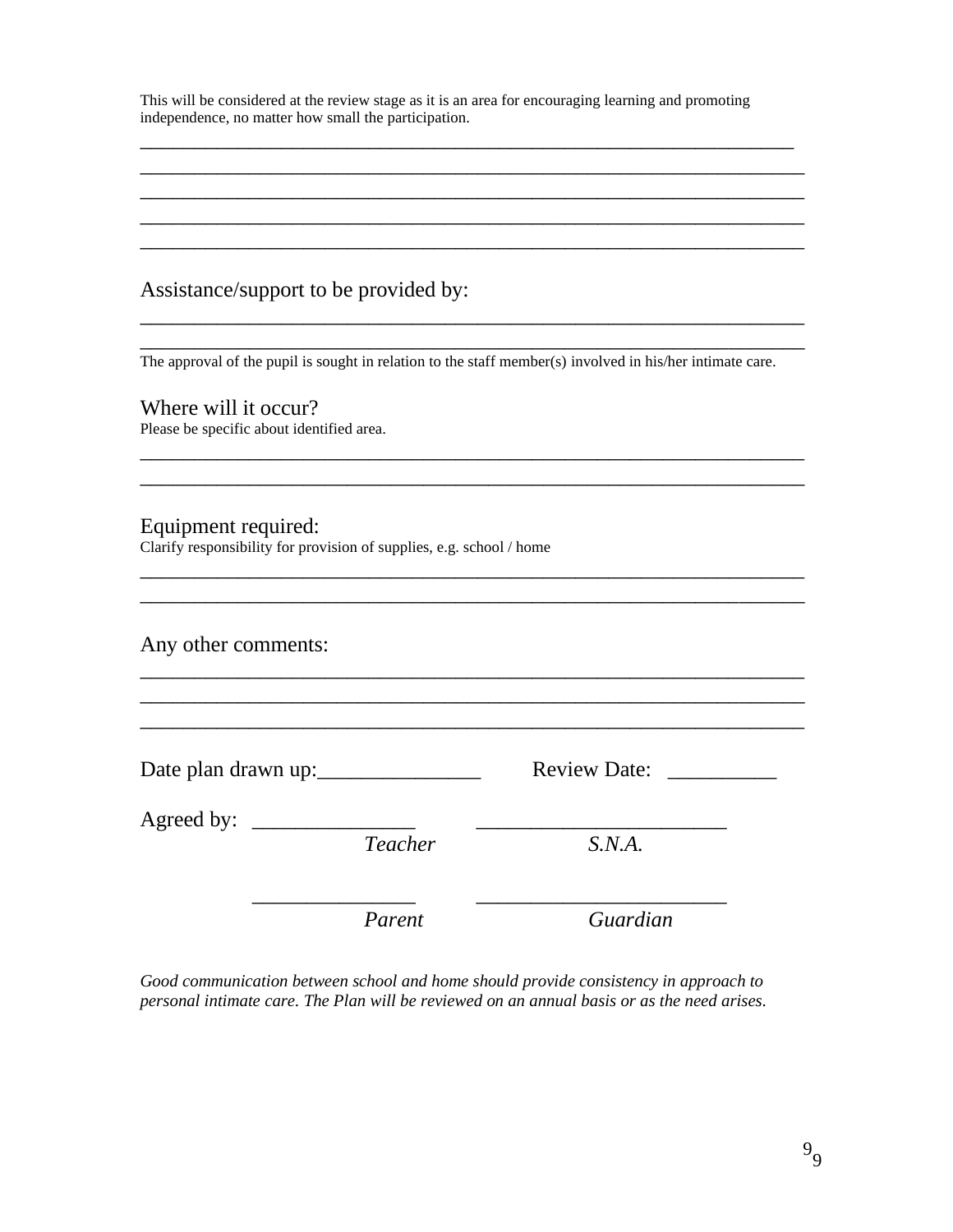**Appendix 2: Pupil Personal Plan**

**Pupil Care Plan 20\_\_/20\_\_**

| <b>BT</b><br><b>Name</b> | $\bigcap$ ass:       |  |
|--------------------------|----------------------|--|
| m<br>$'$ oo ob om        | $\gamma$ lass<br>VЛ. |  |

| <b>Priority Concerns</b><br>Care needs as per Cir. 0030/2014                          | <b>Aims</b> | Role of SNA<br><b>Identify means of</b><br>communication/supports, | <b>Time</b><br><b>Frame</b> | <b>Steps towards</b><br>independence<br>(goals) |
|---------------------------------------------------------------------------------------|-------------|--------------------------------------------------------------------|-----------------------------|-------------------------------------------------|
|                                                                                       |             | for pupils as necessary                                            |                             |                                                 |
| Assistance with Feeding                                                               |             |                                                                    |                             |                                                 |
| Administration of Medication/care needs<br>associated with specific medical condition |             |                                                                    |                             |                                                 |
| Assistance with toileting and general                                                 |             |                                                                    |                             |                                                 |
| hygiene                                                                               |             |                                                                    |                             |                                                 |
| Assistance with mobility and orientation                                              |             |                                                                    |                             |                                                 |
| Providing supervision                                                                 |             |                                                                    |                             |                                                 |
|                                                                                       |             |                                                                    |                             |                                                 |
| Frequent interventions including withdrawal                                           |             |                                                                    |                             |                                                 |
| of pupil from classroom                                                               |             |                                                                    |                             |                                                 |
| Assistance with moving and lifting of pupils                                          |             |                                                                    |                             |                                                 |
| Assistance with severe communication                                                  |             |                                                                    |                             |                                                 |
| difficulties including enabling curriculum                                            |             |                                                                    |                             |                                                 |
| access                                                                                |             |                                                                    |                             |                                                 |

**To be reviewed: \_\_\_\_\_\_\_\_\_\_\_\_\_\_\_\_**

**Signed: \_\_\_\_\_\_\_\_\_\_\_\_\_\_\_\_\_\_\_\_\_\_\_\_\_\_\_\_\_\_\_\_\_\_\_\_\_\_ \_\_\_\_\_\_\_\_\_\_\_\_\_\_\_\_\_\_\_\_\_\_\_\_\_\_\_\_\_\_\_\_\_\_\_\_\_\_\_**

**SNA Class Teacher**